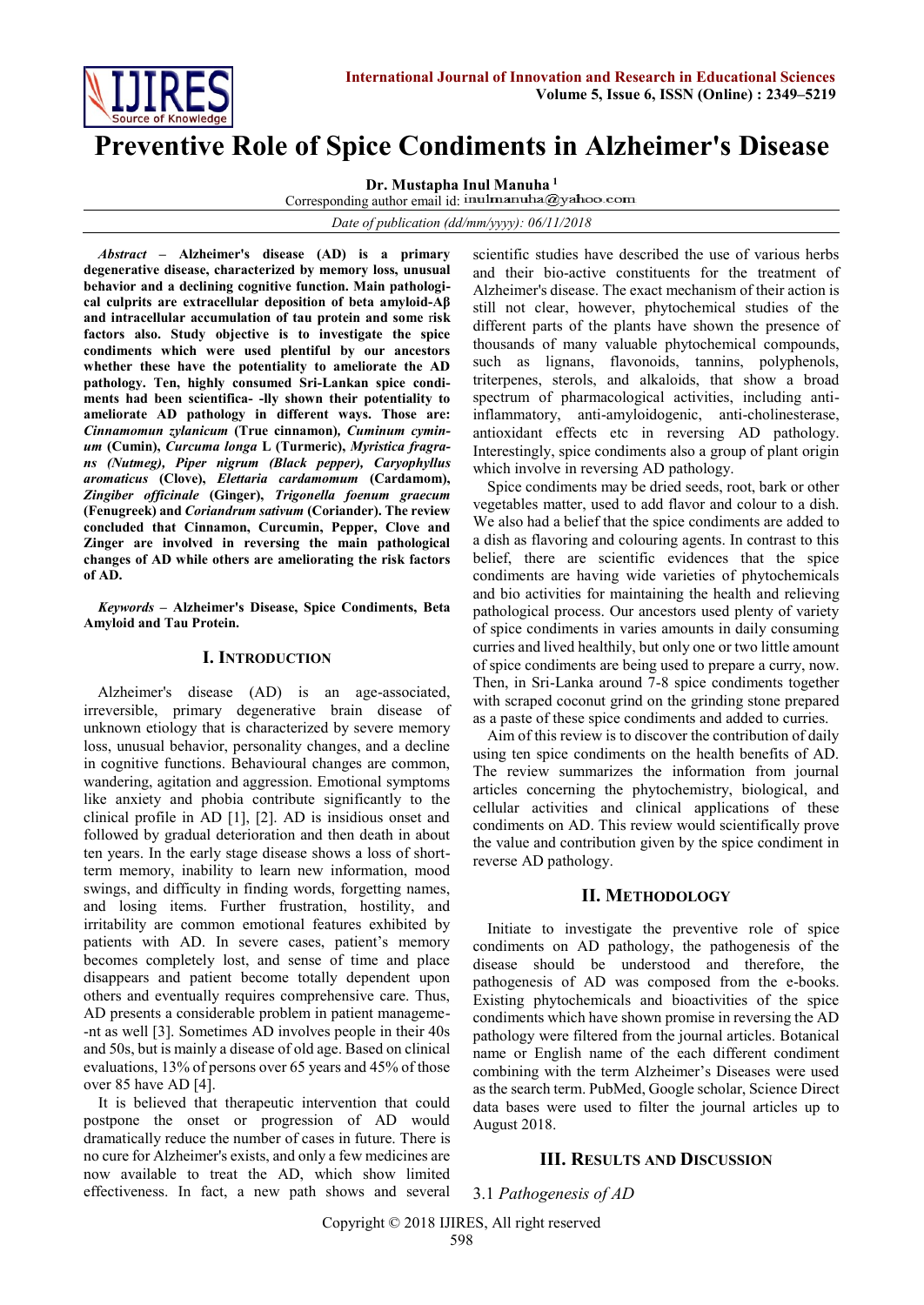

AD is driven by two processes: extracellular deposition of beta amyloid-Aβ and intracellular accumulation of tau protein. Both these compounds are insoluble. Aβ is the main component of senile plaques and tau is the component of neurofibrillary tangles. These two mechani- -sms lead to neurodegeneration and causes the cell death by means of a process called 'apoptosis' or 'programmed cell death' [5]. Aβ deposition is specific for AD and is thought to be primary. Tau accumulation is also seen in other degenerative diseases and is thought to be secondary.

#### 3.1.1 *Extracellular deposition of Beta Amyloid (Aβ)*

Aβ is a 36 to 43 amino acid peptide, which is part of a larger protein, the Amyloid Precursor Protein (APP)**.** APP is a transmembrane protein, made by neurons and other brain cells. It is also found in extra-neural tissues and is especially abundant in platelets. Its function is unknown. The Aβ residue includes part of the transmembrane domain of APP and is derived from cleavage of APP by the enzymes β- and **γ-**secretase. Aβ monomers and oligo- -mers are further degraded by other enzymes. Defective in clearance of Aβ from aberrant cleavage of APP and other mechanisms results in the accumulation. Aβ monomers polymerize initially into soluble oligomers and then into larger insoluble fragments such as Aβ - 42, which precipitate as amyloid fibrils **[4].** These form "amyloid plaques" are thought to contribute to the nerve cell death that causes Alzheimer's symptoms.

#### 3.1.2 *Intracellular Accumulation of Tau Protein*

Under normal conditions tau protein is responsible for the assembly of "microtubules" in brain cells. These microtubules form the "skeleton" of the cells. If the protein does not bind properly to the microtubule it tends to clump together. This is known as tangles and these are insoluble fibers and deposits in the neuronal body and prevent neurons from functioning well. These deposits interfere with cellular functions by displacing organelles. By distorting the spacing of microtubules, they impair the axonal transport thus affecting the nutrition of axon terminals and dendrites. No mutations of the tau gene occur in AD. Abnormal tau first appears in the entorhinal cortex, then in the hippocampus, and at later stages in association cortex. Recent observations in transgenic mice suggest that the spread of the pathology to anatomically linked areas occurs by passage of abnormal tau across synapses [4].

# 3.1.4 *Contributing or Risk factors of AD*

Chronic cellular damage from free radicals, excitotoxicity, nonenzymatic glycation of proteins, and other factors contributes to the loss of neurons and synapses that is associated with old age and aggravates the pathology of AD. Other than  $\mathbf{A}\beta$  and tau, neuro-inflammation is the most important factor involved in the pathogenesis of AD.

The effects of neuro-inflammation are mediated by activated microglial cells which are a source of cytokines and a potent generator of free radicals. Free radicals are atoms or groups of atoms with an odd (unpaired) number of electrons and can be formed when oxygen interacts with certain molecules. The main danger comes when they react with important cellular components such as DNA, or the cell membrane. This leads the cell to poor in its function or death of cell. To prevent free radical damage the body has

a defense system of antioxidants*.* Antioxida- -nts are molecules which can safely interact with free radicals and terminate the chain reaction before vital molecules are damaged. This process is accelerated in AD by the action of Aβ and activated microglia, also a source of free radicals. Type 2 diabetes is a risk factor for AD. AD patients have low levels of insulin and insulin resistance in the brain. These changes impair energy metabolism in neurons and adversely affect signaling pathways dependent on insulin and its receptors. Furthermore, nonenzymatic glycation of proteins produces neurotoxic derivatives that aggravate oxidative damage. Increased levels of homocysteine (also a risk factor for stroke) and decreased dietary folate potentiate these neurotoxic effects. Homocysteine increases with advanci- -ng age and is elevated in persons with polymorphisms of 5, 10-methylenetetrahydrofolate reductase (MTHFR), an important enzyme involved in folate metabolism.

Cholinergic neurotransmitter systems are widely distributed in the human brain and play a main role in regulating many activities, including memory, learning, attention, and behavior. Normal cholinergic function depends on the rapid hydrolysis of the neurotransmitter acetylcholine (ACh) by cholinesterases [6]. The brain of mammals contains two major forms of cholinesterases: acetylcholinesterase (AChE) and butyrylcholinesterase (BuChE). The two forms differ genetically, structurally, and for their kinetics. In human brain, BuChE is found in neurons and glial cells, as well as in neuritic plaques and tangles in AD patients. Under normal condition AChE is many folds higher than that of butyrylcholinesterase (BChE) whereas, AChE activity decreases progressively in the brain of AD patients, BuChE activity shows some increase [7]. Therefore, cholinesterase inhibitors are currently the only approved therapy for the symptomatic treatment of AD.

In AD, the brain shows a loss of cholinergic neurons in the basal forebrain, decreased acetylcholine (Ach) levels, and a decrease in the acetylcholine synthesizing enzyme choline acetyltransferase in the cerebral cortex [4]. In the normal physiological view acetylcholine (ACh) is an organic chemical that functions in the brain and body, as a neurotransmitter (a chemical message released by nerve cells to send signals to other cells) and is essential for processing memory and learning. Cholinesterase is an enzyme that rapidly breaks down the neurotransmitter acetylcholine, which is vital for the transmission of nerve impulses. ACh is decreased in both concentration and function in patients with Alzheimer's disease. By any means, if can reduce the amount of cholinesterase breakdown, it would be a symptomatic relief for AD patients. Anticholinesterases are a class of drugs that decrease breakdown of acetylcholine and can be used in conditions whereby there is an apparent lack of this messenger transmission in AD.

Although other neurotransmitter systems (noradrenalin, serotonin, somatostatin and other peptides) are also deficient in AD, the cognitive impairment correlates best with the loss of cholinergic input [4].

3.2 *How the Spices Condiments Contribute Against*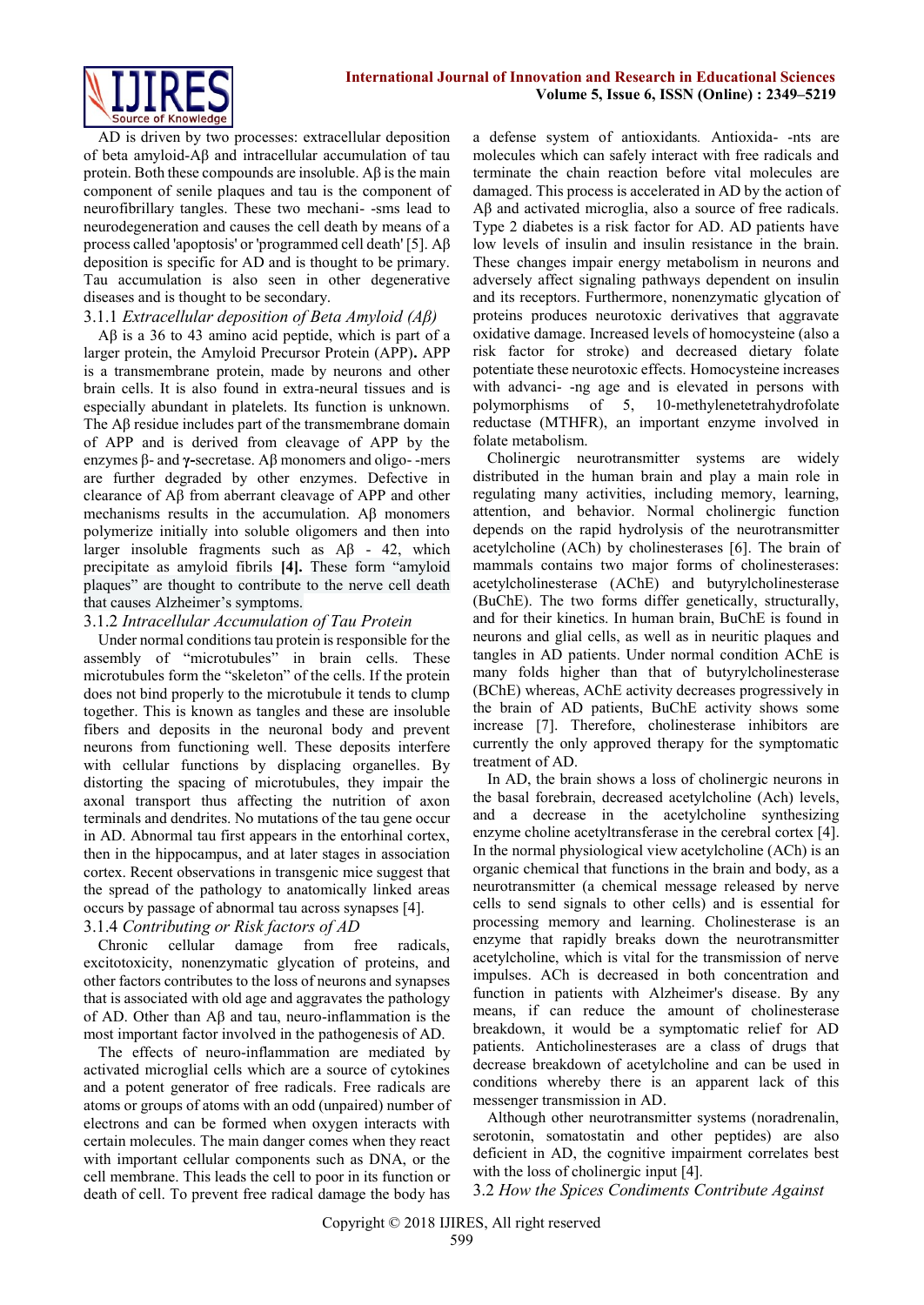



#### *different Pathogenesis of AD?*

The ten spice condiments that have been widely used for thousands of years in household spices were analyzed in this study. The review reveals the results of these ten spice condiments show its protective role in different ways of pathogenesis of AD. The condiments are as follows *Cinnamomun zylanicum* (True cinnamon)*, Cuminum cyminum* (Cumin), *Curcuma longa* L (Turmeric), *Myristi- ca fragrans (Nutmeg), Piper nigrum L (Black pepper), Caryophyllus aromaticus* Linn (Clove), *Elettaria cardam- omum* Maton (Cardamom), *Zingiber officinale* (Ginger), *Trigonella foenum graecum* (Fenugreek) and *Coriandrum sativum* Linn (Coriender).

#### 3.2.1 *Cinnamomun zylanicum (Cinnamon)*

*Cinnamomun Zylanicum*, is known as Cinnamon in English. It is belonging to the family Lauraceae and mostly stem bark is used in curries as food additive due to its pleasant aroma. Aa the parts of the cinnamon tree including the bark, leaves, flowers, fruits and roots, has some medicinal or culinary use. Hence, in native Ayurvedic and in Unani medicine Cinnamon is considered as a remedy for respiratory, digestive and gynaecological ailments.

#### 3.2.1.1 *Reversing Potentiality of the AD Pathology by Cinnamomun Zylanicum*

A study with an aqueous extract of Ceylon cinnamon (*C. zeylanicum*) or true cinnamon had found to inhibit tau aggregation and filament formation and reverse back the pathology of AD. This study had revealed that the aqueous extract of *C. zeylanicum C. zeylanicum* promotes complete disassembly of recombinant tau filaments and cause considerable alteration of the morphology of paired-helical filaments isolated from AD brain [8]. George & Graves revealed in their studies that two compounds found in cinnamon, cinnamaldehyde and epicatechin are showing some promise in the effort to fight the AD. The use of cinnamaldehyde, the compound responsible for the bright, sweet smell of cinnamon, has proven effective in preventing the tau knots. By protecting tau from oxidative stress, the compound, an oil, could inhibit the protein's aggregation. To do this, cinnamaldehyde binds to two residues of an amino acid called cysteine on the tau protein. The cysteine residues are vulnerable to modifications, a factor that contributes to the development of Alzheimer's. Graves further said to protect from sunburn we wear hat as like cinnamaldehyde is like a cap, it can protect the tau protein by binding to its vulnerable cysteine residues [9].

Another study had revealed that an oral Administration of Cinnamon extract reduces β-Amyloid oligomerization and corrects cognitive impairment in Alzheimer's disease in animal models. The research identified that cinnamon extract markedly inhibits the formation of toxic Aβ oligomers and prevents the toxicity of Aβ on neuronal PC12 cells. Further, in the same study it is said that the oral administration of cinnamon extract to an aggressive AD transgenic mice model led to marked decrease in Aβ oligomers, reduction of plaques and improvement in cognitive behavior [10].

#### 3.2.2 *Cuminum cyminum (Cumin)*

*Cuminum cyminum* known as cumin in English and is belonging to the family Umbelliferae. The word cumin was

derived from Latin cuminum, which itself was derived from Greek (kyminon) [11]. Native of the plant is from the Mediterranean area, may be Egypt and Syria. However, it has been cultivated extensively in India, China, U.S.A, Malta and Sicily but now, the major production of cumin was coming from India. The seeds are used in curries as food additive due to its pleasant aroma and taste. Seeds contain a volatile oil which is composed of the hydrocarbon cymol, an oxygenated oil called cuminal, acymene and other terpenes. In Unani system of medicine, the fruits of *Cuminum cyminum* were used as stomachic, carminative, astringent and emmenagogue. It is useful for dyapepsia, chronic diarrhea and bilious nausea in pregnant women. It increase the milk secretion soon after child birth [12]. It is useful for the treatment of corneal opacities, ulcers, boils, styes and to relieve cough and inflammation [13].

# 3.2.2.1 *Reversing Potentiality of the AD Pathology by Cuminum Cyminum*

In a recent study had revealed that aqueous extract of *Cuminum cyminum* seed acts as potent inhibitor of BChE. Note: Ellman's assay was used to study the cholinesterase inhibition in-vitro [14]. In another study an aqueous extract of *Cumininum cyminum* had been tested for in vitro acetylcholinesterase inhibitory activity based on the same Ellman's method. In that study *C. cyminum* had shown maximum inhibition of  $76.90 \pm 0.003$  % in an aqueous extract at 50 μg / ml final concentration. Also, at lower concentration (12.5µg/ml) and higher concentration (25µg/ml) *C. cyminum* exhibited competitive and mixed mode of inhibition respectively. These results illustrates the fact that *C. cyminum* can acts as an inhibitor of AChE and helpful in enhancing memory and other cognitive functions of brain [15].

A study had done to find memory-enhancing activity of the extract of *Cuminum cyminum* by conditioned avoidance response (CAR) using Cook's pole climbing apparatus in normal and scopolamine-induced amnestic rats. The activities involve acquisition, retention, and retrieval was measured using CAR. The acquisition was quicker in the extract-treated rats (100, 200, and 300 mg/kg body weight) in comparison with control, indicating significant antistress effect by the extract. The amnesia was less in treated group showing better retention and recovery than control group. Finally this study had revealed that cumin extract possess anti-stress, antioxidant, and memory-enhancing activities [16].

#### 3.2 3 *Curcuma Longa Linn (Turmeric)*

*Curcuma longa* Linn is known as curcumin or turmeric is a rhizome. Usually the primary and secondary rhizomes are dug up and dried or boiled and dried. Turmeric is used as a curry powder and has an aromatic odour and a warm nature and slight bitter in taste. A native of Southern Asia and now largely cultivated in India, Ceylon, China, Java and other tropical countries. Turmeric is used as an integral component of almost all dishes. It is used as a preservative, food additive or food colouring agent. It has been used as a main ingredient in all traditional systems of medicine from time immemorial. Internally, it is given as an anthelmintic and blood disorders. It has been given diarrhea, dysentery, flatulence, colic, jaundice, amenorrho- -ea etc. In Ceylon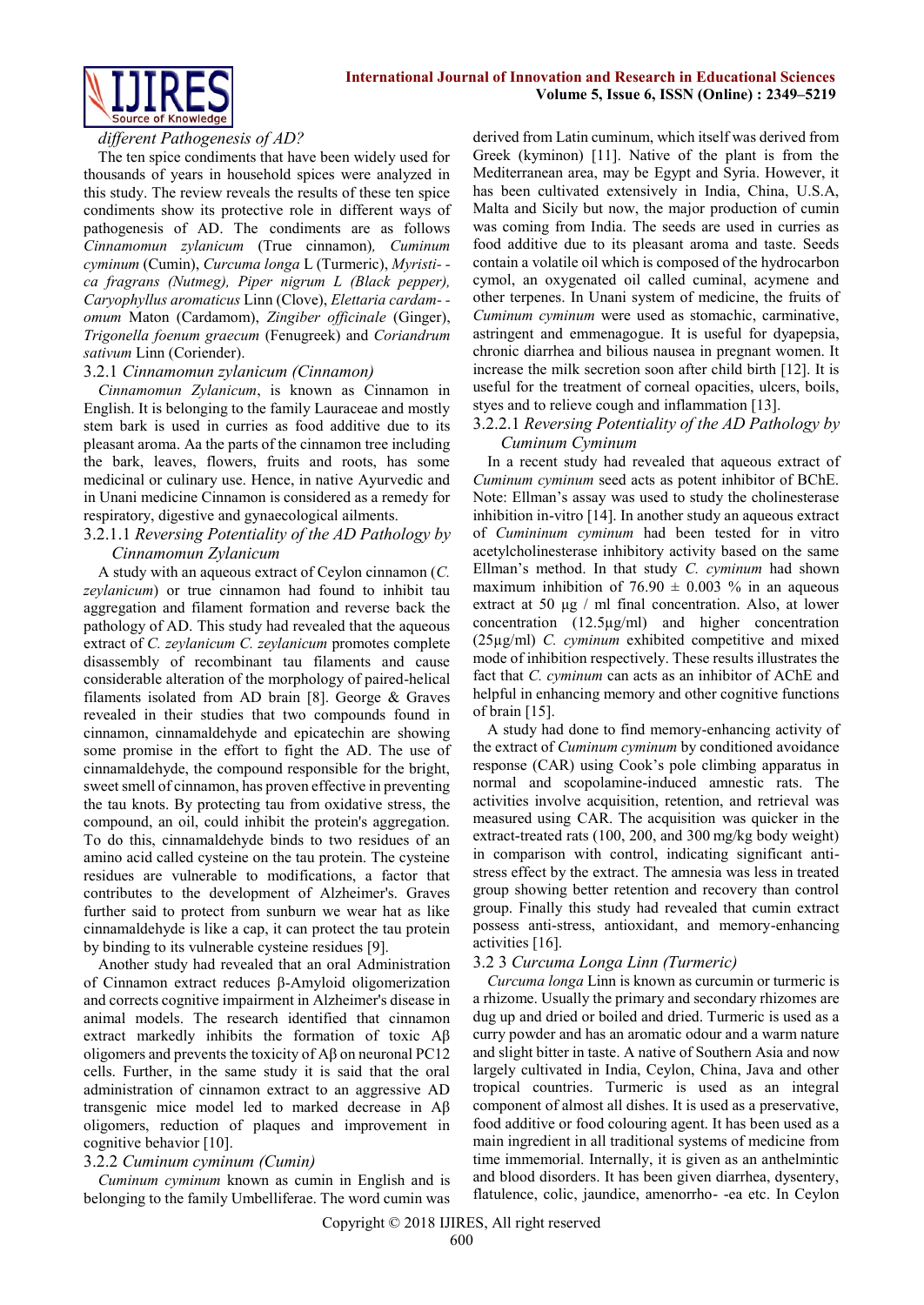

paste is applied on urticarial, boils, sprains and internally for rheumatism, bronchial ailments and snake bites [12].

## 3.2.3.1 *Reversing Potentiality of the AD Pathology by Curcuma Longa*

A study found that curcumin help to improve the condition of behavioral and psychological symptoms of dementia (BPSD). The study further said that three patients had exhibited irritability, agitation, anxiety and apathy two patients suffer from urinary incontinence and wonderings. After intervention of turmeric powder capsules for 12 weeks they had started recovering from these symptoms. This had decreased significantly in both acuity of symptoms and burden of caregivers. Mini-Mental State Examination (MMSE) score had been gone up five points, from 12/30 to 17/30. Finally, this study concluded that the turmeric treatment had given a significant improvement of the behavioral symptoms in the AD [17].

A study had revealed that the levels of Aβ in AD mice that were given low doses of curcumin were decreased by around 40% in comparison to those that were not treated with curcumin [18]. Curcumin can cross the blood brain barrier as it possess a lipophilic nature. It is said that accumulation of small fibers called Aβ fibrils known as Aβ plaques are one of the most prominent pathological features of AD. Therefore, inhibition of A-beta generation, prevention of A-beta fibril formation, destabilization of preformed A-beta would be an attractive therapeutic strategy for the treatment of AD. An *in vitro* study had showed that curcumin inhibits aggregation as well as disaggregates to form fibrillar A-beta 40. A study used high technique demonstrated by mulita-photon microscopy revealed that curcumin reduces the existing senile plaques [19]. A review focused clearly that curcumin orally or its metabolites had shown the inhibition of Aβ deposition, Aβ oligomerization and tau phosphorylation in the brain of AD animal model including behavioural improvement [20]. AD pathology says that β-amyloid precursor cleavage enzyme (BACE-1) is a key enzyme that responsible for amyloid plaque production. Another study had done to assess anti- β-BACE -1 and behavioral activities of curcuminoids obtained from rhizomes of *Cur- -cuma longa*, diarylalkyls curcumin (CCN), demethoxycu- -rcumin (DMCCN) and Bisdemethoxy curcumin (BDMCCN) against AD *Drosophila melanogaster* models. Feeding and climbing activity, lifespan, and morphostructural changes in fly eyes also were evaluated. Finally, above study concluded that curcuminoids could be a potential therapeutics or lead molecules for prevention or treatment of AD [21].

A study had been conducted to examine the effect of ex- -tract of *Curcuma longa* L on H2O2- induced toxicity in rat pheochromocytoma cell line PC12 by measuring cell lesion, level of lipid peroxidation and antioxidant enzyme activities. Cells were exposed 30 minutes to H2O2 (150 μM). A marked decrease in cell survival, activities of glutathione peroxidase and catalase as well as increased production of malondialdehyde (MDA) were found. Study revealed that pretreatment of the cells with extract of *Curcuma longa L* (0.5–10 μg/ml) prior to H2O2 exposure significantly elevated the cell survival, antioxidant enzyme

activities and decreased the level of MDA. Further, it was understood that the protective effects of these radical scavengers reducing intracellular  $O2 = \text{on}$  neuronal cell death [22]. It is to say that Curcuma *longa* L protect the neural death by many mechanisms.

# 3.2.4 *Myristica Fragrans Houttuyn (Nutmeg)*

*Myristica fragrans* is a small evergreen tree native to Eastern Moluccas and other Indian Islands, Amboyna, Borneo etc. it is now cultivated in Ceylon, Malaya, Philippines, West Indies and South America. This exotic tropical tree is unique in that it produces not just one, but two spices. One spice is nutmeg, the egg-shaped, browngray seed inside the fruit which has carminative and stomachic properties. Other spice is mace; red, lacy covering that surrounds the seed. Mace is dried, ground into a yellow-orange powder and used in both medicinally and sweet and savory dishes [23].

## 3.2.4.1 *Reversing Potentiality of the AD Pathology by Myristica Fragrans (Nutmeg)*

Anticholinesterases can be used in AD whereby there is an apparent lack of ACh messenger transmission. A study had revealed that 13 chemical compounds were isolated and identified from the seeds of *Myristica fragrans and showed anti-cholinesterase activity. From these 13 compounds, 3 had shown* the most effective activity ((7S)-8'-(4'-hydroxy-3'-methoxyphenyl)-7-hydroxypropyl] benze ne-2, 4-diol : (8R,8'S) -7'- (3', 4'-methylenedioxyphenyl) - 8, 8' - dimethyl - 7 - (3, 4 - dihydroxyphenyl) - butane : malabaricone C) [24].

Further another research had discovered that a compound in both nutmeg and mace known as macelignan, a polyphenol (plant-based antioxidant) that's found only in *Myristica fragrans*. It had also been shown that it possess a neuroprotective activity and use for AD [25]. In addition, memory boosting ability of nutmeg was invented in several studies in different ways. One study had designed to invent on memory boosting and regaining [26] while the other study had designed to invent on learning and memory [27] by the oral administration of extract of *Myristica fragrans* seed in Wistar albino rats. Both the studies revealed that the memory booting effect had seen clearly by the oral administration of the extract of *Myristica fragrans* seed. Added to this, another research had revealed that volatile oil of *Myristica fragrans* increase the levels of monoamine neurotransmitters in rats and gave the insight to its neuroprotective effect [28].

A study further revealed that methanolic and hydroalcoholic extracts of Myristica fragrans exhibit significant and paramount hydroxyl reducing capacity respectively in a dose dependent manner. This *in vitro* study concluded that the methanolic and hydroalcoholic Myristica fragrans extracts possess significant antioxidant activity and provide a scientific rationale for the traditional use of this plant [29]. As it possess an potent antioxidant it is a therapeutic effect on AD pathology.

#### 3.2.5 *Piper Nigrum* L *(Black pepper)*

Common name is Black pepper belongs to the family Pip- -eraceae. A climbing perennial indigenous to South Asia but extensively cultivated over the islands of Malay, West Indies and South America. Contain alkaloids such as β -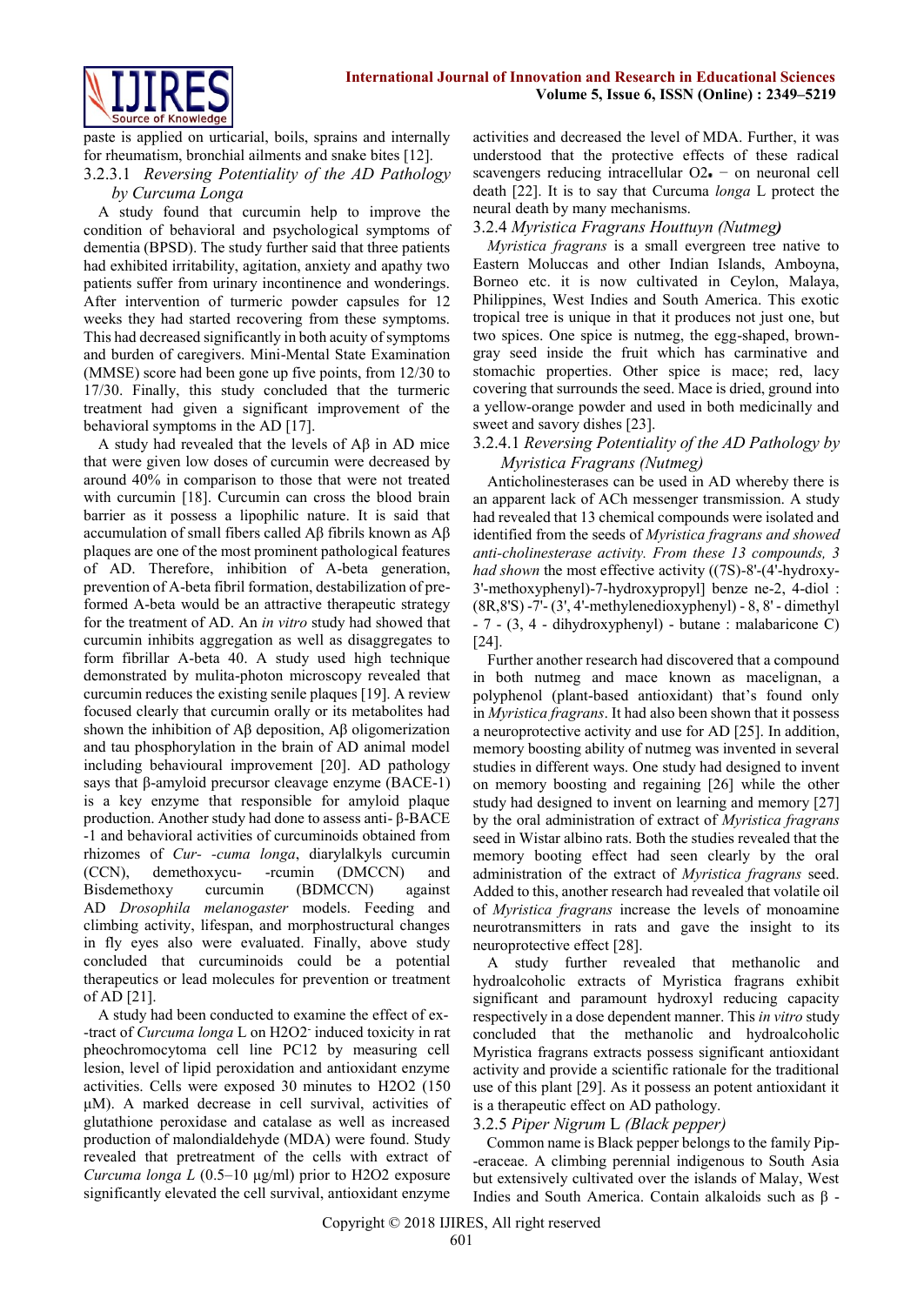

methyl – pyrroline, piperidine and piperovatine etc. Internally pepper is a stomachic, carminative and induces secretion of bile. It is an antidote for shell fish and mushroom poisoning. Externally it is good for rheumatism [23].

# 3.2.5.1 *Reversing Potentiality of the AD Pathology by Piper Nigrum L*

An in vitro and in vivo study had done on extract of *Piper nigrum* L. fruits for analyze the possible memoryenhancing and antioxidant properties. The memoryenhancing effects of the the extract of *Piper nigrum* L. fruits were studied by in vivo (Y-maze and radial armmaze tasks) approaches. Methanolic extract of *Piper nigrum* L. fruits (50 and 100 mg/kg, orally, for 21 days) were given in amyloid beta (1–42) rat model of Alzheimer's disease. It was concluded in this study that administration of the extract of *Piper nigrum* L. fruit significantly improved memory performance and exhibited antioxidant potential [30].

Another AD induced rat model study had done to analyze the effect of *Piper nigrum* L for the prevention of alzheimer's associated histopathological, biochemical and behaviour changes. In this study animals were randomized into 4 groups each 6 rats in a group. Propylene glycol (1 ml / day) was gives to a group and named as Control group. Group 2 known as AD control group was given aluminium chloride 17mg / kg body weight for 2 months.  $3<sup>rd</sup>$  and  $4<sup>th</sup>$ groups were known as Test groups were given 20mg/kg/day and 200mg/kg/day *Piper nigrum* L, respectively and aluminium chloride 17mg/kg body weight for two months. At the end all rats were sacrificed and were send for histopathological and biochemical examination. Finally this study discovered that *Piper nigrum* L significantly improved learning and memory deficits associated with aluminium chloride and also showed the anticholinesterase activity with prevention of nerve degeneration. Also, histopathological report revealed that there was marked decrease in amyloidal plaque formation in rats brain who were pretreated with *Piper nigrum* L [31].

Many studies had discovered that methenolic extract of *Piper nigrum* L improves memory impairment by decreasing brain oxidative stress [32], piperine as the main component responsible for the anxiolytic and antidepress- ant effects in Aβ rat model of AD. Further is had been reported that piperine inhibited monoamine oxidase activity, increased monoamine neurotransmitters levels in mouse models of behaviour disorders [33]. In addition, *Piper nigrum* fruits have the ability to protect against neurotoxicity and this effect could be related to its antioxi- -dant activity [32].

A study had designed to investigate that the extract of *Piper nigrum* L in ameliorating neuro-inflammation. Adult male Sprague-Dawley rats models were used in groups for this study. Many bio markers such as levels of brain acetylcholine (Ach), serum and brain acetylcholinesterase (AchE) activity, C-reactive protein (CRP), total nuclear factor kappa-B (NF-κB), and monocyte chemoattractant protein-1 (MCP-1) were estimated to judge the study. The results revealed that *Piper nigrum* L methanolic extract have potent anti-inflammatory effects against neuro- infla-

#### -mmation characterizing AD.

## 3.2.6 *Caryophyllus Aromaticus Linn/ S*yzygium Aromaticum *(Clove)*

Common English name is clove. It is native of Moluccas, five islets lying off the coast of the largest Island of Dilolo, North-east of Celebes. Also it is grown in Sumatra, Brazil and most West Indian Islands. In Ceylon, it is cultivated in the mid country, upto an elevation of 2,000 feet. It is a small tree about 10 -13 feet height with horizontally spreading slender branches forming a dense pyramidal crown. Unexpanded flower buds are used medicinally and culinary purposes. Cloves are carminativ- -e, stomachic, stimulant. It cures colic; relieve chest ailments and allays thirst in children suffering from worms and indigestion. Further, clove oil or rubbed clove applied over the decay part of tooth in toothache [23].

## 3.2.6.1 *Reversing Potentiality of the AD Pathology by Caryophyllus Aromaticus/* S*yzygium aromaticum* Linn

A study had done to investigate the neuroprotective mechanisms of clove oil in intracerebroventricular (icv) colchicine induced cognitive dysfunction in rats. Colchicine icv administration formed impaired cognitive performance in Morris water maze (MWM) leads oxidative stress, raised AChE level, caused neuro-inflammation and mitochondrial dysfunction. The study discovered that treatment with clove oil (0.05ml/kg and 0.1ml/ kg) and minocycline (25 and 50mg/ kg) alone improved cognitive performance significantly with evidenced by reduced transfer latency and increased time spent in target quadrant (TSTQ) in MWM task, reduced AChE activity etc as compared to icv-colchicine treatment. This study had concluded that the major neuroprotective effect of clove oil due to its mitochondrial restoring and anti-oxidant properties along with a microglial inhibitory mechanism [34]. Proliferation and activation of microglia in the brain, concentrated around amyloid plaques, is a noticeable feature of AD [35].

To add this, another study had revealed that S*yzygium aromaticum* was capable to scavenge ROS and elevate the percentage of anti-oxidant enzymes. Further it said that also it activated and elevated the level of Sirtuin and downregulated γ-secretase level [36]. Sirtuin (SIRT1), one of the seven mammalian proteins of the sirtuin family, has recently been shown to attenuate amyloidogenic processi- ng of amyloid-β protein precursor (APP) in cell culture studies *in vitro* and in transgenic mouse models of Alzheimer's disease [37].

A study had done on methanol extract of clove, its oil a- -nd eugenol to determine the anti-cholinesterase activity. AChE and BChE inhibition study revealed that eugenol possess better inhibition of the enzymes than extract and oil. Also, it revealed that extract, oil and eugenol showed better inhibition of AChE than BChE. These evidences conclude that clove is potential to anti-cholinesterase agent for the management of cognitive ailments like Alzheimer's disease [38].

Cognitive function had been investigated in mice by using oral administration of clove powder with diet in three doses (400,800, 1600 mg / Kg) for seven days. The learning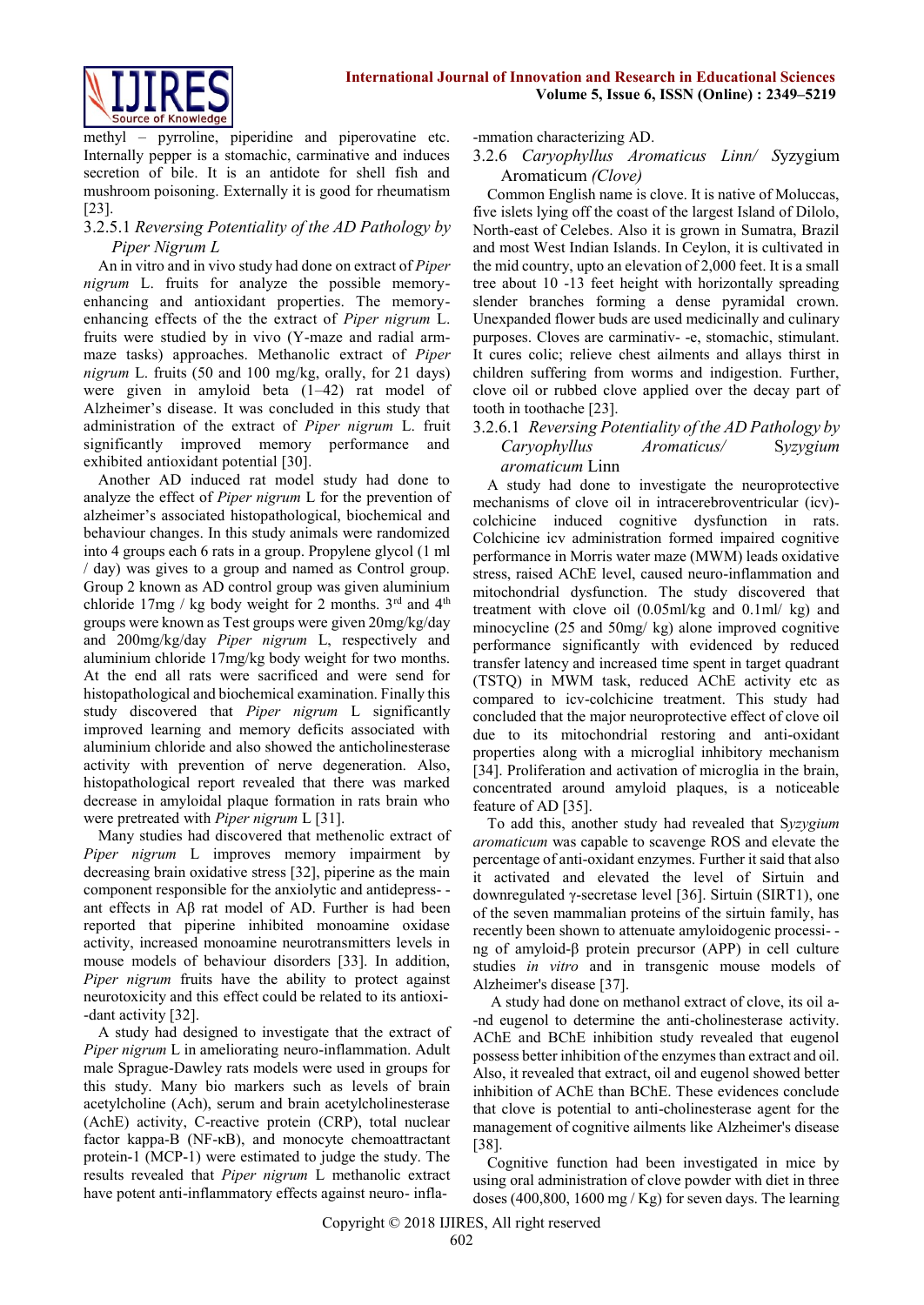

and memory parameters were assessed. Clove showed significant improvement in the memory in young and aged animals and significant reduction in the brain cholinesterase activity in young mice (50.5 %) than aged mice (21.25 %) at the dose of 800 mg / Kg. Hence with this evidence the study conclude that clove has potentiality of the management of AD [39].

A study had done on worm (*Caenorhabditis elegans)*  model and aim to evaluate effect of clove oil on aging and age-related neurodegenerative Alzheimer's disease. According to the authors view this model had been used due to its genetic similarity with human. Hence, at the conclusion it was said that Clove oil was found to improve health span and lifespan of *C. elegans* in dose-dependent manner [40].

#### 3.2.7 *Elettaria Cardamomum Maton (Cardamom)*

Common name of *Elettaria cardamomum* Maton is known as cardamom. Occurs in Southern India especially near the Malabar coast and frequently cultivated in Ceylon. It's a perennial herb with a fleshy, branching, annulated rootstock. The fruit is an aromatic, carminative, stimulant, stomachic and emmenagogue. It is internally given for liver and uterine diseases. Seeds are diuretic [12].

#### 3.2.7.1 *Reversing potentiality of the AD pathology by Elettaria cardamomum*

A study had been designed to assess the extract of *Elettaria cardamomum* fruit on learning and memory, brain cholinesterase levels and associated altered brain oxidative stress markers in scopolamine treated mice. Pre-treatment with *Elettaria cardamomum* extract (500 and 1000 mg/kg) for 15 days intervention significantly reversed Scopolamine induced amnesia with evidence. This study concluded that *Elettaria cardamomum* shows promise as a natural memory booster in scopolamine induced amnesia also it possess anti-cholinesterase and anti-oxidant activity that protects against oxidative stress and neurodegeneration [41].

#### 3.2.8 *Zingiber Officinale (Ginger)*

Common name of *Zingiber officinale* is ginger. It is a native of Pacific Island. It is commonly grown in all vegetable gardens in Ceylon. It's a perennial herb with large, solid, tough horizontal rhizome. Rhizomes are used for medicinal and culinary purposes. Both fresh and dry forms are used. They are stomachic, carminative, stimulant, diaphoretic, sialogogue and digestive. Extremely valuable for all the bowel and respiratory disorders and useful in cold, coughs and fevers [12].

#### 3.2.8.1 *Reversing Potentiality of the AD Pathology by Zingiber Officinale*

In a study dry ginger extract had been evaluated for multi focal anti-Alzheimer's coverage. The study covered that the antioxidant activity, cholinesterase inhibition, antiamyloidogenic potential and neuroprotective properties of methanolic extract of dry ginger (GE). In the study it was understood that GE expressed high antioxidant activity evident by DPPH and FRAP assay. Increased cholinestera- -se inhibitory activity found by Ellman's assay and mainly GE increased the cell survival against amyloid beta (Abeta) induced toxicity in primary adult rat hippocampal cell culture. Hence, these findings suggest that methanolic GE influences multiple therapeutic molecular targets of AD

[42]. Some other studies also evident that ginger intervention showed an improvement of the morphological structure of the brain tissue with disappearance of most amyloid plaques with improvement in the learning and memory [43], [44]. Further in another study also revealed that ginger oil and the extract of ginger significantly ameliorates the neuroinflammation and apoptosis characte- -rizing Alzheimer's disease in the rat model due to their anticholinesterase activity and antiapoptotic potential besides the anti-inflammatory effect [44].

#### 3.2.9 *Trigonella Foenum Graecum (Fenugreek)*

Common English name of *Trigonella foenum graecum* is fenugreek. It occurs in India extending through Persia and Abyssinia to the Mediterranean regions. It is an annual herb 30 – 60 cm high with an erect, slightly branched, cylindrical, hollow smooth pubescent stem. Leave are alternate. It is much cultivated in central Europe, India and Egypt. The seeds and leaves are used for medicinal and culinary purposes. Seeds are carminative and aphrodisiac. They are used for dyspepsia, diarrhea, dysentery and rheumatism [45].

### 3.2.9.1 *Reversing Potentiality of the AD Pathology by Trigonella Foenum Graecum*

A study had discovered that fenugreek saponins (FS) decreased the ROS generation and DNA damage in ADinduced rats compared with control rats. Further in the same study FS increased the AChEI and apoptosis activities. The results suggested that the ability of fenugreek saponin to inhibit AD due to its increase AChE inhibition activity and which might be attributed to increase the antioxidants in this herb [46].

#### 3.2.10 *Coriandrum Sativum Linn (Coriander)*

Common name of *Coriandrum sativum* is coriander. It's a native to Palestine, Syria, Mesopotamia and Greece but it is now extensively cultivated throughout India and Ceylon. It is a glabrous herb  $15 - 45$  cm in height emitting disagreeable odour when rubbed. Mostly fruits of this herb are used. It is a refrigerant, diuretic, tonic ad aphrodisiac. The oil is useful for flatulent colic, rheumatism and neuralgia. The infusion of the fruit is given for dyspepsia, sore throat, catarrh and bilious complaints [12].

## 3.2.10.1 *Reversing Potentiality of the AD Pathology by Coriandrum Sativum*

It had discovered in a research that inhalation of coriander volatile oil increased anxiolytic-antidepressantlike behaviors and decreased oxidative status in betaamyloid (1-42) rat model of Alzheimer's disease [47]. In another study had revealed that *Coriandrum sativum* leaves appears to be a promising candidate for improving memory, and it would be worthwhile to explore the potential of this plant in the management of Alzheimer patients [48].

#### **IV. CONCLUSION**

The present review concludes that out of these ten spice condiments the contribution of cinnamon is the best of all to reverse the important two main pathologies of AD, such as to promotes complete disassembly of recombinant tau filaments and to reduces β-Amyloid oligomerization and inhibits the formation of toxic  $\mathbf{A}\boldsymbol{\beta}$  oligomers and to prevents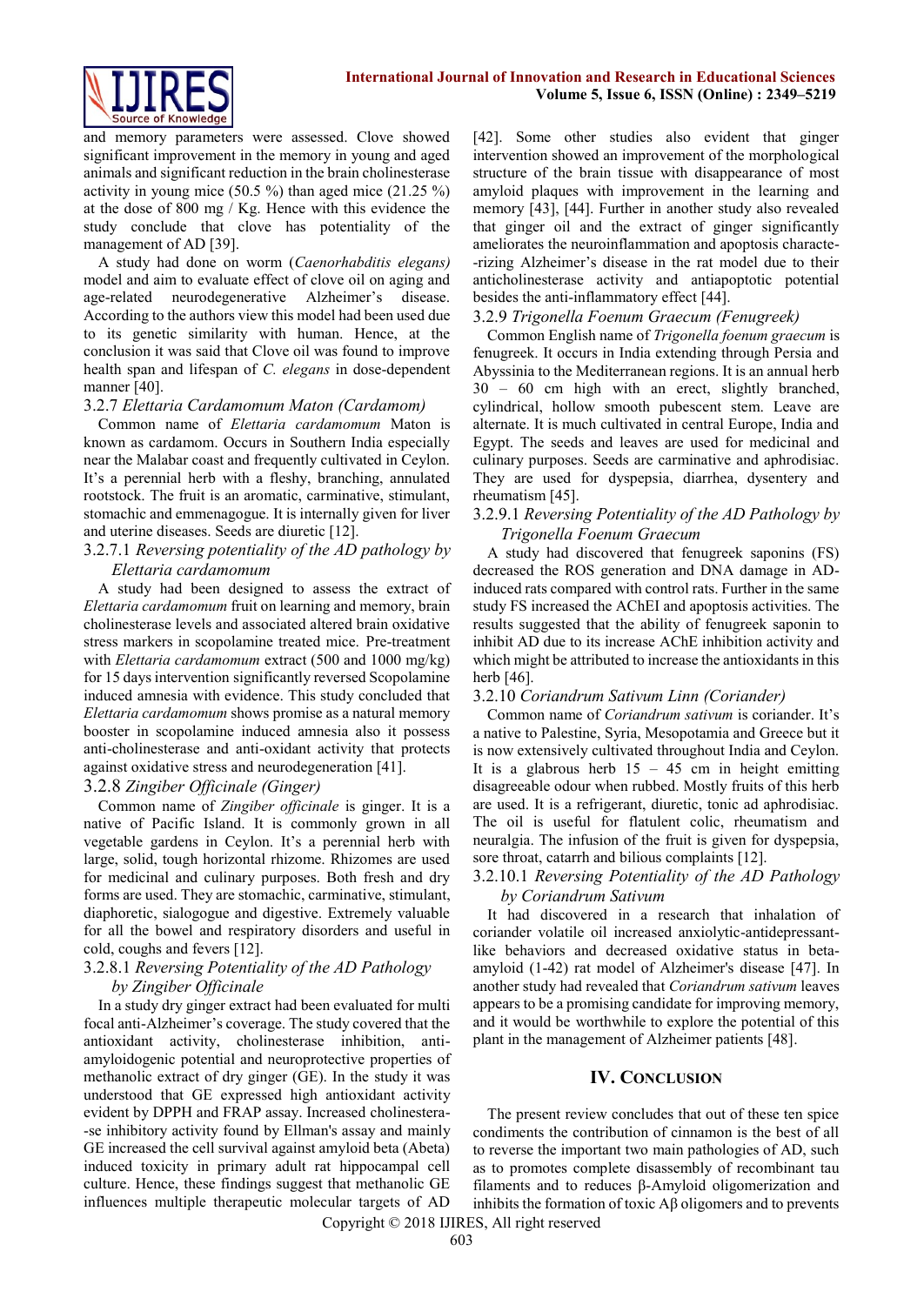

the toxicity of Aβ on neuronal PC12 cells. Next to that, Curcumin, Pepper, Clove and Ginger contribute to reverse one of the pathologies of AD that inhibits the formation of toxic Aβ oligomers. While Pepper and Ginger reduces the neuro-inflammation most of all the spices in different combination possesses anticholinesterase, antioxidant, increase monoamine neuro-transmitters and showed improve cognitive performance as multi therapeutic target of AD. Summary of this review has been shown in the below given table 1.

Usages of spice condiments should be increased and improved by the new generation which are not only the food additives but those have many curing potentialities. Our ancestors' pattern of eating is the classic examples on the usage of spice condiments.

| Table 1 Multi potential therapeutic targets on AD pathology by Spice condiments |  |  |  |  |  |
|---------------------------------------------------------------------------------|--|--|--|--|--|
|---------------------------------------------------------------------------------|--|--|--|--|--|

|           | Reduce $\mathbf{A}\mathbf{\beta}$ | Disassembly<br>of tau | Reduce neuro-<br>inflammation | Anti-<br>oxidant | $\tilde{\phantom{a}}$<br>Anti-<br>cholinesterase | Increase monoamine<br>neurotransmitters | Improve cognitive<br>performance |
|-----------|-----------------------------------|-----------------------|-------------------------------|------------------|--------------------------------------------------|-----------------------------------------|----------------------------------|
|           |                                   |                       |                               |                  |                                                  |                                         |                                  |
| Cinnamon  |                                   |                       |                               |                  |                                                  |                                         |                                  |
| Cumin     |                                   |                       |                               |                  |                                                  |                                         |                                  |
| Turmeric  |                                   |                       |                               |                  |                                                  |                                         |                                  |
| Nutmeg    |                                   |                       |                               |                  |                                                  |                                         |                                  |
| Pepper    |                                   |                       |                               |                  |                                                  |                                         |                                  |
| Clove     |                                   |                       |                               |                  |                                                  |                                         |                                  |
| Cardamom  |                                   |                       |                               |                  |                                                  |                                         |                                  |
| Ginger    |                                   |                       |                               |                  |                                                  |                                         |                                  |
| Fenugreek |                                   |                       |                               |                  |                                                  |                                         |                                  |
| Coriander |                                   |                       |                               |                  |                                                  |                                         |                                  |

#### **ACKNOWLEDGEMENT**

I thank Dr MHM Nazeem, Senior Lecturer for his tremendous help in writing this review. This review study does not receive any grant from funding agencies in the public, commercial or not-for-profit sector.

#### **REFERENCES**

- [1] Ferretti, L., McCurry, S.M., Logsdon, R., Gibbons, L., Teri, L. J. (2001). Anxiety and Alzheimer's disease. Geriatr Psychiatry Neurol. 2001 *Spring*; 14(1):52-8[.\[PubMed\]](https://www.ncbi.nlm.nih.gov/pubmed/11281317/) [\[Ref list\]](https://www.ncbi.nlm.nih.gov/pmc/articles/PMC4389991/#CR5).
- [2] Hwang, T.J., Masterman, D.L., Ortiz, F., Fairbanks, L.A., Cummings, J.L. (2004). Mild cognitive impairment is associated with characteristic neuropsychiatric symptoms. *Alzheimer Dis Assoc Disord. 2004 Jan-Mar; 18(1):17-21.* [\[PubMed\]](https://www.ncbi.nlm.nih.gov/pubmed/15195459/) [\[Ref list\]](https://www.ncbi.nlm.nih.gov/pmc/articles/PMC4389991/#CR6)
- [3] Alzheimer's Association. (2010). Alzheimer's disease facts and figures. *Alzheimers Dement* 6:158-194.
- [4] Dimitri, P., Agamanolis, M. D. (2016). Degenerative Diseases: Alzheimer's Disease. *Neuropathology, An illustrated interactive course for medical students and residents.* Chapter 9. Retrieved on 05.09.2019 from the website
- [5] [Gandía,L.,](https://www.ncbi.nlm.nih.gov/pubmed/?term=Gand%C3%ADa%20L%5BAuthor%5D&cauthor=true&cauthor_uid=16625509) [Alvarez, R.M.,](https://www.ncbi.nlm.nih.gov/pubmed/?term=Alvarez%20RM%5BAuthor%5D&cauthor=true&cauthor_uid=16625509) [Hernández](https://www.ncbi.nlm.nih.gov/pubmed/?term=Hern%C3%A1ndez-Guijo%20JM%5BAuthor%5D&cauthor=true&cauthor_uid=16625509) Guijo ,J.M., [González-](https://www.ncbi.nlm.nih.gov/pubmed/?term=Gonz%C3%A1lez-Rubio%20JM%5BAuthor%5D&cauthor=true&cauthor_uid=16625509)[Rubio, J.M.,](https://www.ncbi.nlm.nih.gov/pubmed/?term=Gonz%C3%A1lez-Rubio%20JM%5BAuthor%5D&cauthor=true&cauthor_uid=16625509) [De Pascual, R.,](https://www.ncbi.nlm.nih.gov/pubmed/?term=de%20Pascual%20R%5BAuthor%5D&cauthor=true&cauthor_uid=16625509) [Rojo, J.](https://www.ncbi.nlm.nih.gov/pubmed/?term=Rojo%20J%5BAuthor%5D&cauthor=true&cauthor_uid=16625509), [Tapia, L.](https://www.ncbi.nlm.nih.gov/pubmed/?term=Tapia%20L%5BAuthor%5D&cauthor=true&cauthor_uid=16625509) (2006)**.**  Anticholinesterases in the treatment of Alzheimer's disease. [Rev](https://www.ncbi.nlm.nih.gov/pubmed/16625509)  [Neurol.](https://www.ncbi.nlm.nih.gov/pubmed/16625509) 2006 Apr 16-30; 42(8):471-7.
- [6] Schumacher, M., Camp, S., Maulet, Y., Newton, M., MacPhee-Quigley, K., Taylor, S.S,, Friedmann, T., Taylor, P . (2002). Primary structure of Torpedo californica acetylcholinesterase deduced from its cDNA sequence. *Nature.* 1986 Jan 30-Feb 5; 319(6052):407-9.
- [7] Giacobini, E., Spiegel, R., Enz, A., Veroff, A.E., Cutler, N.R. (2002). Inhibition of acetyl- and butyryl-cholinesterase in the cerebrospinal fluid of patients with Alzheimer's disease by rivastigmine: correlation with cognitive benefit. *J Neural Transm* 2002; 109: 1053-65.
- [8] [Peterson,](https://www.ncbi.nlm.nih.gov/pubmed/?term=Peterson%20DW%5BAuthor%5D&cauthor=true&cauthor_uid=19433898) D.W., [George,](https://www.ncbi.nlm.nih.gov/pubmed/?term=George%20RC%5BAuthor%5D&cauthor=true&cauthor_uid=19433898) R.C., [Scaramozzino, F.,](https://www.ncbi.nlm.nih.gov/pubmed/?term=Scaramozzino%20F%5BAuthor%5D&cauthor=true&cauthor_uid=19433898) La [Pointe,](https://www.ncbi.nlm.nih.gov/pubmed/?term=LaPointe%20NE%5BAuthor%5D&cauthor=true&cauthor_uid=19433898)  [N.E.,](https://www.ncbi.nlm.nih.gov/pubmed/?term=LaPointe%20NE%5BAuthor%5D&cauthor=true&cauthor_uid=19433898) [Anderson, R.A.,](https://www.ncbi.nlm.nih.gov/pubmed/?term=Anderson%20RA%5BAuthor%5D&cauthor=true&cauthor_uid=19433898) [Graves D.J.](https://www.ncbi.nlm.nih.gov/pubmed/?term=Graves%20DJ%5BAuthor%5D&cauthor=true&cauthor_uid=19433898) an[d Lew, J.\(](https://www.ncbi.nlm.nih.gov/pubmed/?term=Lew%20J%5BAuthor%5D&cauthor=true&cauthor_uid=19433898)2009). Cinnamon extract inhibits tau aggregation associated with Alzheimer's disease in vitro. [J Alzheimers Dis.](https://www.ncbi.nlm.nih.gov/pubmed/19433898) 2009; 17(3): 585-97. doi: 10.3233/ JAD-2009-1083.
- [9] George, R & Graves, D. (2013). Cinnamon compound has potential ability to prevent Alzheimer's. *Seience Daily*. Retrieved from the website [https://www.sciencedaily.com](https://www.sciencedaily.com/)
- [10] [/releases/2013/05/130523143737.htm](https://www.sciencedaily.com/releases/2013/05/130523143737.htm) on 02.09.2018.
- [11] Frydman Marom, A., Levin, A., Farfara, D., Benromano, T., Scherzer - Attali, R., Peled, S., *et al*. (2011) Orally Administrated

Cinnamon Extract Reduces β-Amyloid Oligomerization and Corrects Cognitive Impairment in Alzheimer's Disease Animal Models. *PLoS ONE* 6(1):e16564.

- [12] Rai, N., Yadav, S., Verma, A.K., Tiwari, L and Sharma, R.K. (2012). A monographic profile on quality specifications for a herbal drug and spice of commerce- *Cuminum cyminum* L. International Journal of Advanced Herbal Science and Technology 2012; 1(1): 1-12.
- [13] Jayaweera, D.M.A & Lilanni, K.S. (2006). *Cuminum cuminum* Linn / *Curcuma longa* Trim / *Elettaria cardamomum* Maton / *Zingiber officinale / Coriandrum sativum* Linn. Medicinal Plants Used In Ceylon, Part 5, National Science Foundation, Sri-Lanka. p 139, 201, 205, 217, 137.
- [14] Shivakumar, S.I., Shahapurkar, A.A., Kalmath, K.V and Shivakumar, B. (2006). Anti-inflammatory activity of fruits of *Cuminum cyminum* Linn. *Der Pharmacia Lettre* . 2(1): 22–24.
- [15] Suresh, K. & Suman, C. (2015).Kinetics of inhibition of butyrylcholinesterase by an aqueous extract of *Cuminum*   $c$ *vminum. PHARMACEUTICAL AND EVALUATIONS*. 2015; vol. 2 (Issue 1): 25-28.
- [16] Kumar, S & Chowdhury, S. (2014). Kinetics of Acetylcholinesterase Inhibition by an Aqueous Extract of *Cuminum cyminum* SEEDS. *Int J Appl Sci Biotechnol,* Vol 2(1): 64-68 DOI: 10.3126/ijasbt.v2i1.9348.
- [17] [Koppula](https://www.tandfonline.com/author/Koppula%2C+Sushruta) S & [Dong Kug Choi.](https://www.tandfonline.com/author/Choi%2C+Dong+Kug) (2011). *Cuminum cyminum* extract attenuates scopolamine-induced memory loss and stress-induced urinary biochemical changes in rats: A noninvasi- -ve biochemical approach. *Journal of pharmaceutical Biology.*  Volume 49, 2011 - [Issue 7.](https://www.tandfonline.com/toc/iphb20/49/7)
- [18] Hishikawa, N., Takahashi, Y., Amakusa, Y., Tanno, Y., Tuji, Y., Niwa, H.,… Krishna, U. K. (2012). Effects of turmeric on Alzheimer's disease with behavioral and psychological symptoms of dementia. Ayu, 33(4), 499–504.
- [19] Yang F, Lim GP, Begum AN, Ubeda OJ, Simmons MR, Ambegaokar SS, et al. Curcumin inhibits formation of amyloid beta oligomers and fibrils, binds plaques, and reduces amyloid *in vivo*. *J Biol Chem*. 2005; 280 : 5892–901. [\[PubMed\]](https://www.ncbi.nlm.nih.gov/pubmed/15590663)
- [20] Garcia-Alloza M, Borrelli LA, Rozkalne A, Hyman BT, Bacskai BJ. Curcumin labels amyloid pathology *in vivo*, disrupts existing plaques and partially restores distorted neurites in an Alzheimer mousemodel. J Neurochemistry. 2007; 102:1095–104. [\[PubMed\]](https://www.ncbi.nlm.nih.gov/pubmed/17472706)
- [21] Chitrangada, D.M. Role of Curcumin in Treatment of Alzheimer Disease. International Journal of Neurorehabilitation. ISSN : 237 6- 0281
- [22] Xue Wang, Jun-Ran Kim, Seong Baek Lee, Young-Joon Kim, Moon Young Jung, et al. (2014). Effects of curcuminoids identified in rhizomes of *Curcuma longa* on BACE-1 inhibitory and behavioral activity and lifespan of Alzheimer's disease *Drosophila* models. *BMC complemntary and Alternative Medici-*